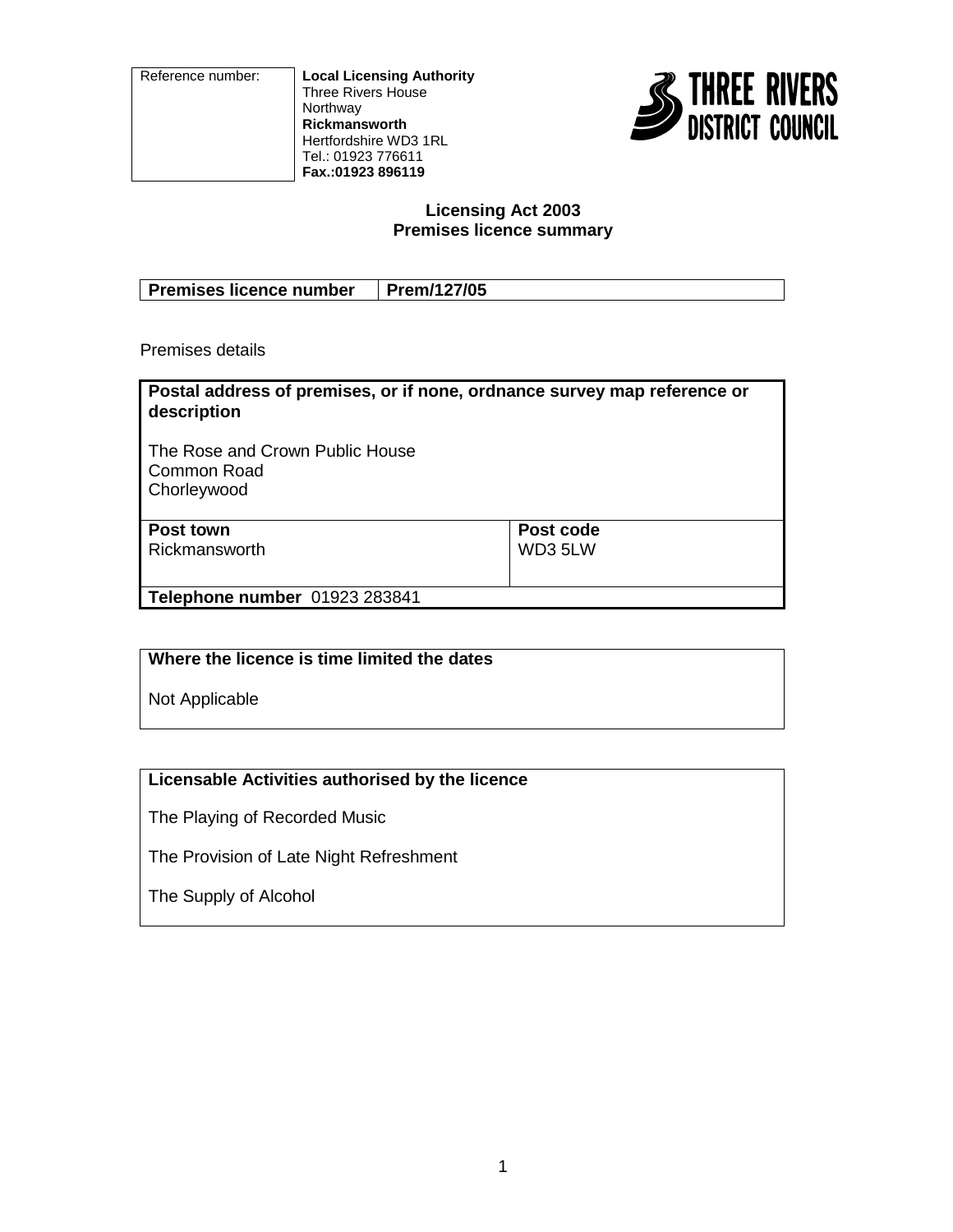| The times the licence authorises the carrying out of licensable activities                                                                                                                                                                   |                                    |  |
|----------------------------------------------------------------------------------------------------------------------------------------------------------------------------------------------------------------------------------------------|------------------------------------|--|
| The Playing of Recorded Music:                                                                                                                                                                                                               |                                    |  |
| Monday to Saturday<br>Sunday                                                                                                                                                                                                                 | $11:00 - 00:00$<br>$12:00 - 22:30$ |  |
| Non Standard Timings:                                                                                                                                                                                                                        |                                    |  |
| To reflect existing New Year's Eve/Day hours.                                                                                                                                                                                                |                                    |  |
| <b>Provision of Late Night Refreshment:</b>                                                                                                                                                                                                  |                                    |  |
| Monday to Saturday<br>Sunday                                                                                                                                                                                                                 | $11:00 - 00:00$<br>$12:00 - 22:30$ |  |
| Non Standard Timings:                                                                                                                                                                                                                        |                                    |  |
| To reflect existing New Year's Eve/Day hours.                                                                                                                                                                                                |                                    |  |
| The Supply of Alcohol:                                                                                                                                                                                                                       |                                    |  |
| Monday to Saturday<br>Sunday                                                                                                                                                                                                                 | $11:00 - 00:00$<br>$12:00 - 22:30$ |  |
| Non Standard Timings:<br>On New Year's Eve from the end of permitted hours on New Year's Eve to the<br>start of permitted hours on the following day (or, if there are no permitted hours on<br>the following day, midnight on 31 December). |                                    |  |

| The opening hours of the premises                                                |                                                      |  |
|----------------------------------------------------------------------------------|------------------------------------------------------|--|
| Monday                                                                           | $11:00 - 00:30$                                      |  |
| Tuesday                                                                          | $11:00 - 00:30$                                      |  |
| Wednesday                                                                        | $11:00 - 00:30$                                      |  |
| Thursday                                                                         | $11:00 - 00:30$                                      |  |
| Friday                                                                           | $11:00 - 00:30$                                      |  |
| Saturday                                                                         | $11:00 - 00:30$                                      |  |
| Sunday                                                                           | $12:00 - 23:00$                                      |  |
| For Non Standard Times: The premises will be allowed to remain open for an extra |                                                      |  |
|                                                                                  | 30 minutes after the last permitted sale of alcohol. |  |

| Where the licence authorises supplies of alcohol whether these are on |  |
|-----------------------------------------------------------------------|--|
| and/or off supplies                                                   |  |

Both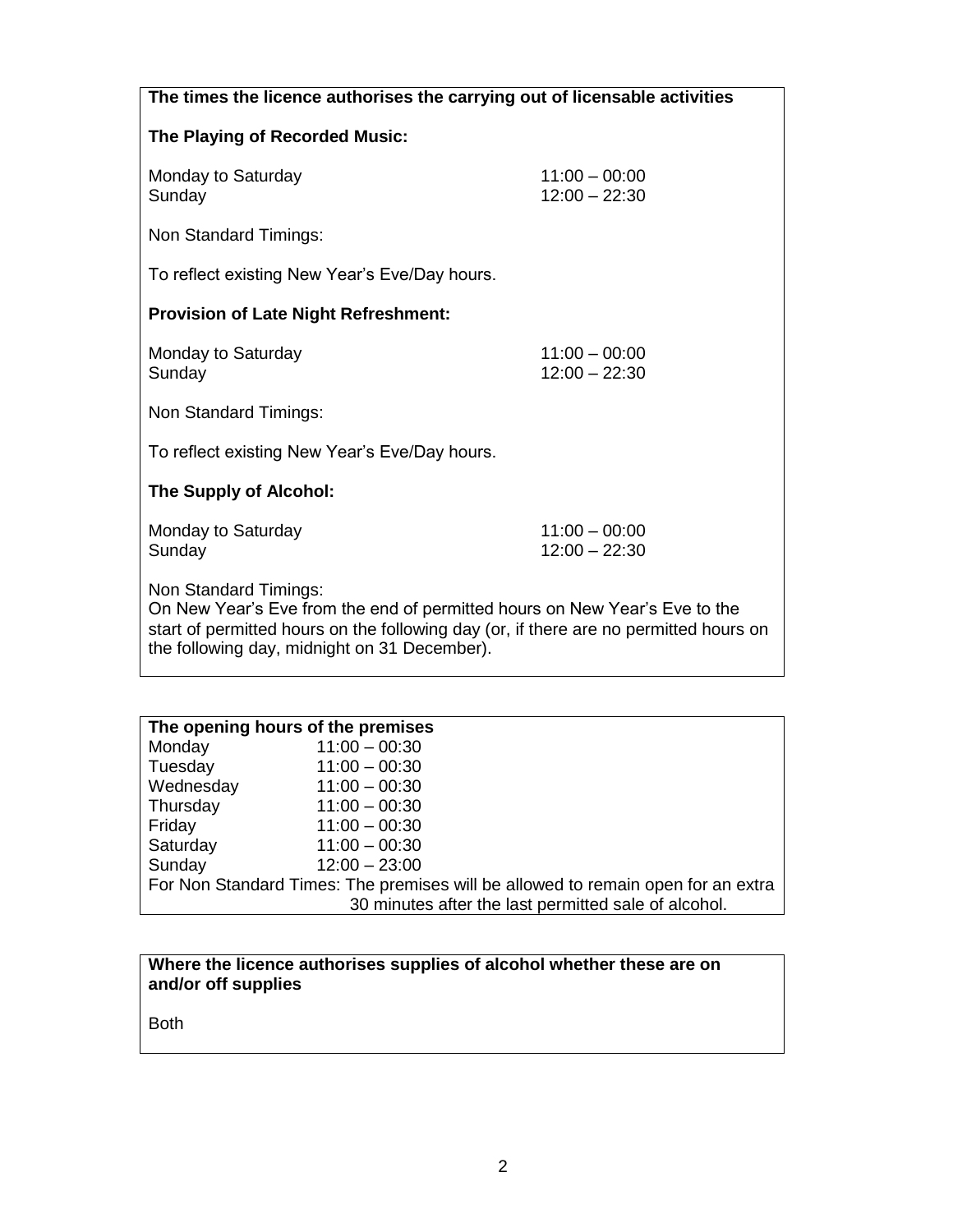## **Name, (registered) address of holder of premises licence**

Mr Jeffrey Hall Rose and Crown Old Common Road Chorleywood Herts. WD3 5LW

#### **Registered number of holder, for example company number, charity number (where applicable)**

None

#### **Name of designated premises supervisor where the premises licence authorises the supply of alcohol** Jeffrey James Hall

### **State whether access to the premises by children is restricted or prohibited**

Restricted.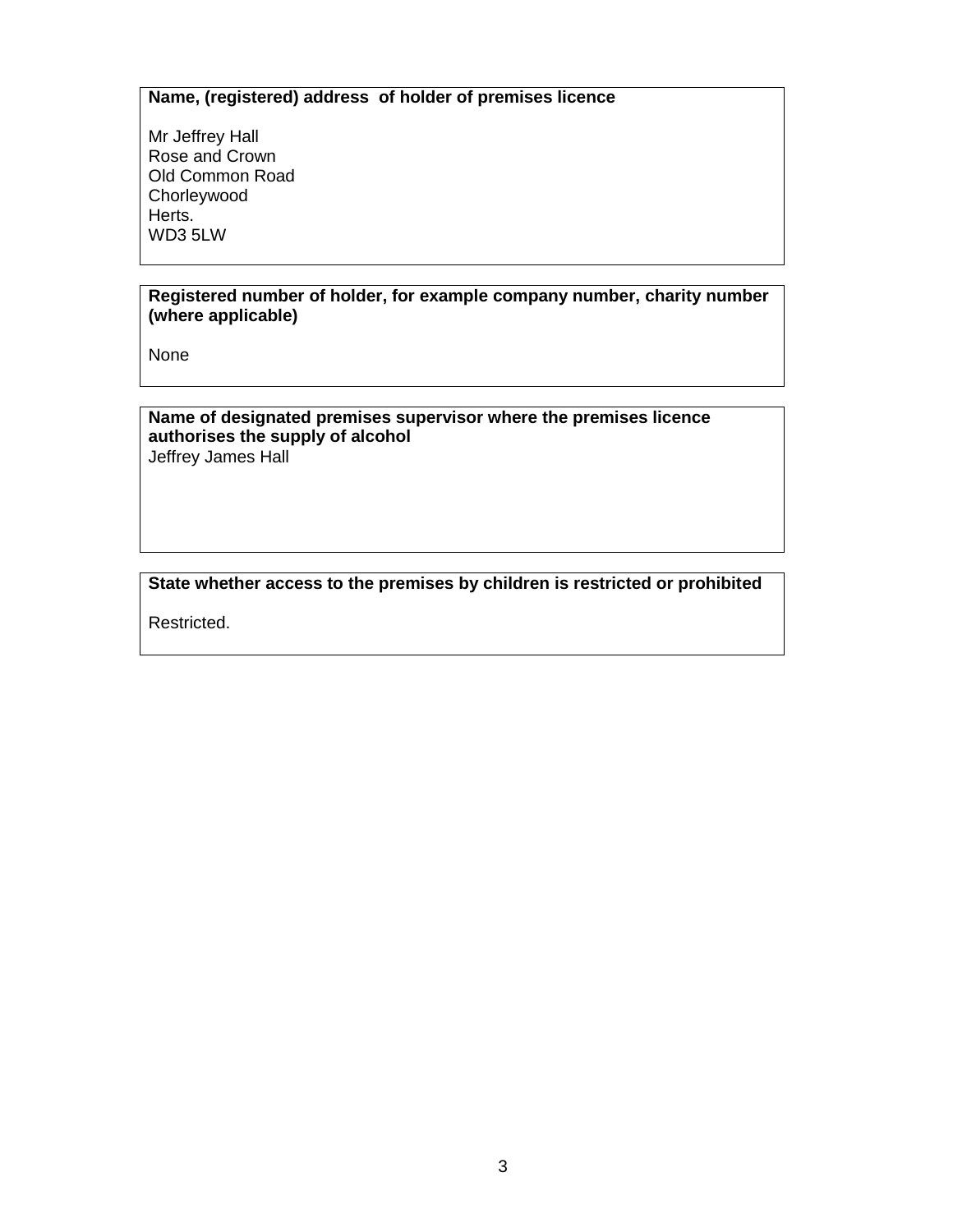#### Annex 1 - Mandatory conditions

- 1. No supply of alcohol shall be made under this Premises Licence at a time:
	- (a) when there is no designated premises supervisor in respect of the Premises Licence.
	- (b) when the designated premises supervisor does not hold a personal licence or his or her personal licence is suspended.
- 2. Every supply of alcohol under the Premises Licence shall be made or authorised by a person who holds a personal licence.

### **Licensing Act 1964 cross references: S.166 LA 1964**

Licensed Premises Credit Sales

Alcohol shall not be sold or supplied unless it is paid for before or at the time when it is sold or supplied, except alcohol sold or supplied:

(a) with and for consumption at a meal supplied at the same time, consumed with the meal and paid for together with the meal;

(b) for consumption by a person residing in the premises or his guest and paid for together with his accommodation;

(c) to a canteen or mess.

Licensing Act 1964 cross references: S.168, 171, 201 LA 1964

### **On-Licence, No Children's Certificate Children in Bars**

No person under fourteen shall be in the bar of the licensed premises during the permitted hours unless one of the following applies:

- (1) He is the child of the holder of the premises licence.
- (2) He resides in the premises, but is not employed there.

(3) He is in the bar solely for the purpose of passing to or from some part of the premises which is not a bar and to or from which there is no other convenient means of access or egress.

In this condition "bar" includes any place exclusively or mainly used for the consumption of intoxicating liquor. But an area is not a bar when it is usual for it to be, and it is, set apart for the service of table meals and alcohol is only sold or supplied to persons as an ancillary to their table meals.

### **Annex 2 - Conditions consistent with the Operating Schedule**

**A) General – all four licensing objectives:**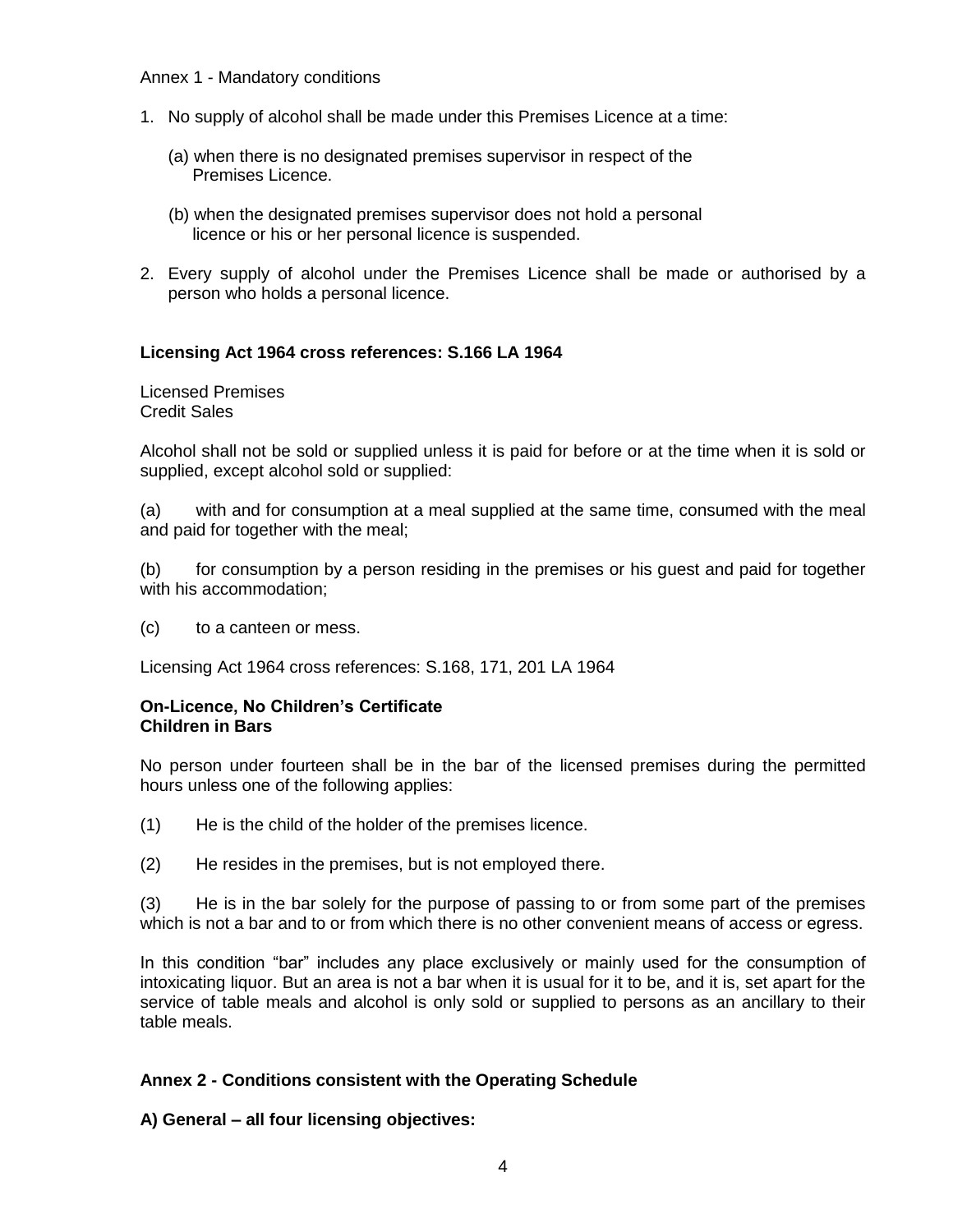Following an assessment of the premises and its surrounding area the following is proposed:

- 30 minute 'drinking up time' will allow for appropriate dispersal, use of lavatories etc.
- In order to further the licensing objectives the licensee reserves the right to move the fire appliances, AWP machines, cigarette machines or any other similar objects temporarily in a fixed location which may impact on the ability of individuals on the premises to use exits or escape routes without impediment.

### **B) The Prevention of Crime and Disorder:**

- Illumination is provided to the exterior areas of the pub.
- All interior trading areas are visible to staff from behind the bar servery.
- The toilets are checked regularly.
- The licensee and staff monitor customer behaviour, especially during busy periods.
- Burglar alarm is in place.
- There is always a minimum of two staff on duty at any one time.
- Driver's 'shelf' with a selection of soft drinks

### **C) Public Safety:**

- The pub is equipped with emergency lighting.
- All fire fighting equipment is serviced annually.
- There are current gas and electric certificates in place.
- Mechanical extraction is provided in the bar with an air cleaner.
- A pest control contract is in place.
- An accident/incident book is on site for staff and public and first aid facilities are available.
- The pub promotes a licensed taxi service to facilitate its customers making onward journeys
- Complies with the smoking charter
- Maximum effort is placed on providing a smoke free environment with the use of extractors and smoke filters.
- The majority of staff hold Basic Food Hygiene certificates
- Assistance is always available for the disabled.

### **D) The prevention of Public Nuisance**:

- The entrance door has internal lobbies.
- When required, staff organise taxis to transport customers home and customers are seen off the premises and encouraged to disperse at closing.
- Standard glasses are gradually being phased out in preference for shatter proof/toughened glasses.
- The pub has a lobbied entrance which reduces noise emission.
- Cellar cooling condenser is positioned in an area that will not cause nuisance to neighbours.

### **E) The Protection of Children From Harm:**

- Unaccompanied children are not permitted on the premises and children are only permitted in the dining area.
- Children are not permitted in the bar, save access to the garden and use of toilets.